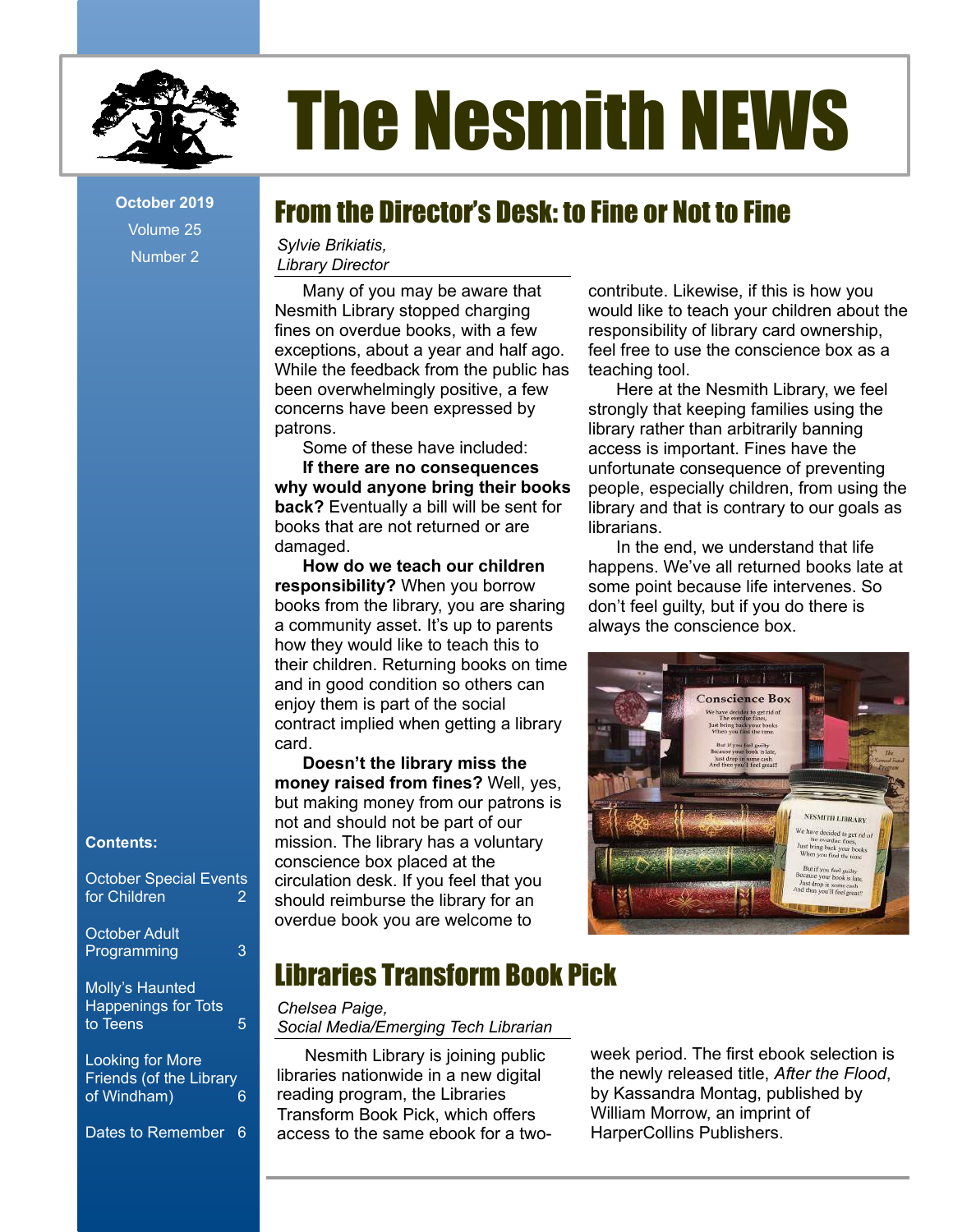# The Nesmith NEWS

*After the Flood* will be available October 7-21 through OverDrive and the Libby app. Readers will need a Nesmith Library card and the Libby app to download a free copy of the ebook to their device. The ebook is also available through OverDrive in your web browser. There will be no waitlists or holds for the title.

*After the Flood* is an inventive and riveting climate fiction saga from a promising new author. In a starred review, Booklist states, "Montag's thrilling debut takes place in a future climate-changealtered world overrun by water…

Anchored by a complicated, compelling heroine, this gripping, speculative, highseas adventure is impossible to put down." And Karin Slaughter, international bestselling author

of *The Last Widow*, calls Montag "a visionary new talent!"

For more information about the Libraries Transform Book Pick, please visit [www.ilovelibraries.org/](http://www.ilovelibraries.org/) [libraries-transform-book-pick.](http://www.ilovelibraries.org/libraries-transform-book-pick) You



can also follow the Libraries Transform Book Pick on ALA's Facebook and Twitter and join the discussion on social media using the hashtag #LTBookPick.

# October Special Events for Children

#### *Azra Palo,*

*Head of Youth Services*

#### **Scooter Storytime**

Thursday, October 17, 6:30 p.m. Join us at the library for an evening storytime with a REAL rabbit! We will read stories, enjoy snacks, make a craft, and more. Scooter is one of our librarian's rabbit. All ages welcome. No registration required.



**Frankenstein: Take Home Craft** October 24-31

Grabbing a book or movie at the library? Stop by the children's area and make your own Frankenstein sun catcher the week before Halloween! All

supplies are provided. Give as a gift or use as your own Halloween decoration.



#### **Pumpkin Patch Party**

Saturday, October 26, 1-3 p.m. All are welcome! Join us for a Halloween family event. Crafts, food, literature, and games will be enjoyed by all. Come dressed in your costume for some spooky fun!

#### **Nesmith Halloween Party**

Wednesday, October 30, 4-6 p.m. Drop by the library in your Halloween costume! There will be trick-or-treat stations around the

library. In the multi-purpose room we will have crafts, games, and music. All ages welcome and there is no registration required. Questions? Call the Youth Services Department or email [apalo@](mailto:apalo@nesmithlibrary.org) [nesmithlibrary.org.](mailto:apalo@nesmithlibrary.org)

#### **Little Goblins Extravaganza**

Wednesday, October 30, 1:00 p.m. Thursday, October 31, 10:00 a.m.

Bring your little one in costume to celebrate Halloween! We'll be having a parade and trick-or-treat with special library treats along the way! For ages 0-5, no registration required.

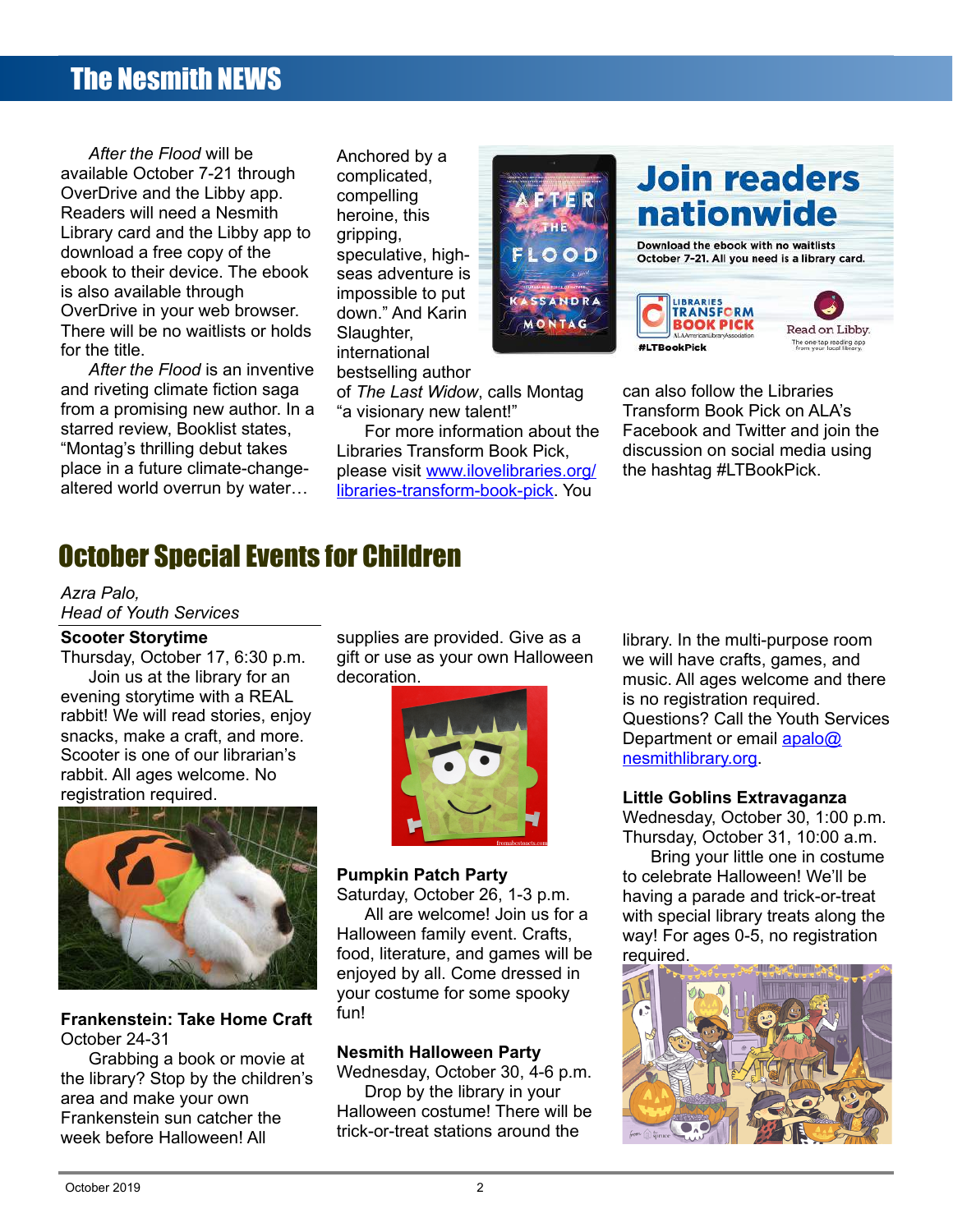# October Adult Programming

#### *Maria Schroeter, Adult Programming Librarian*

Fall is here and we are bringing in the season with lots of great programming! Our new book group, the Nesmith Library Book Group, will kick off on Wednesday, October 9 at 6:30 p.m., and we'll meet the second Wednesday of every month. Our first book will be *Burial Rites* by Hannah Kent. If you didn't have a chance to read the first book, no worries! Come to our first meeting and start with our second book (title to be revealed at our meeting!). In order to participate, you must have a Nesmith Library card or a card from one of the libraries in our consortium, you need to be over the age of 16, and you must register. Please call the library at 432-7154 to register or for more information.

#### **Medicare 2020: What You Really Need to Know**



Puzzled by Medicare? Not sure where to start? Join us on Tuesday, October 1, at 6:00 p.m. as Dr. Tanya Feke leads a fun and interactive

talk about Medicare. Not only will you learn the basics, such as how the Medicare program works, but you will also discover tips on how to pick the best Medicare plan, learn where you can cut out-ofpocket costs, and hear about what changes to look for in the upcoming enrollment period. Be sure to bring your questions!

Dr. Tanya Feke is a boardcertified family physician with firsthand experience in Medicare. Not only has she cared for patients as a doctor, she has been their advocate. Since taking leave from her primary care practice in 2013, she has performed home visits for Medicare beneficiaries, and currently consults with hospital networks nationwide to assure Medicare covers what you need.

With a passion for education, Dr. Feke has published two books, Amazon best-sellers *Medicare Essentials: A Physician Insider Explains the Fine Print* and *Idiot's Guides: Medicar*e. Her website, Diagnosis Life ([www.diagnosislife.](http://www.diagnosislife.com/) [com\)](http://www.diagnosislife.com/), remains a hub of health and wellness information, and is free to the public.

This event is free and open to the public. Registration is required. Please call the library at 432-7154 to register or for more information.

#### **Flu Shot Clinic**

On Monday, October 7, CVS will be running a flu shot clinic at the library from 9:00 a.m. to noon. Registration is required through CVS, and you must have insurance. Please call CVS at 425- 6189 to pre-register for your appointment, and have your insurance information available for pre-authorization. Registration will be open until October 5, and space is limited, so register early.



#### **Bessie's Story**

*Bessie's Story* is the moving true story of Tom Farmen's beloved

chocolate lab, Bessie, and her unexpected diagnosis of terminal blindness. In the process of losing her sight, Bessie unwittingly becomes an expert mentor and teacher for growing older with grace and optimism. On Thursday, October 17 at 6:30 p.m., come meet Bessie and hear Tom talk about her inspirational life! This program will be held at Windham Terrace and space is limited. To learn more about Bessie and Tom, visit [www.bessiesstory.com.](http://www.bessiesstory.com/) This event is free and open to the public. Registration is required. Please call the library at 432-7154 to register or for more information.



### *The House of Seven Gables:* **Meet the Filmmaker Movie Night**

On Tuesday, October 22 at 6:30 p.m., come meet awardwinning filmmaker Ben Wickey, when he screens his animated short, *The House of the Seven Gables*, based on the novel by Nathaniel Hawthorne. Clocking in at about 30 minutes, this film won Best Adaptation at the 2018 H.P. Lovecraft Film Festival, and was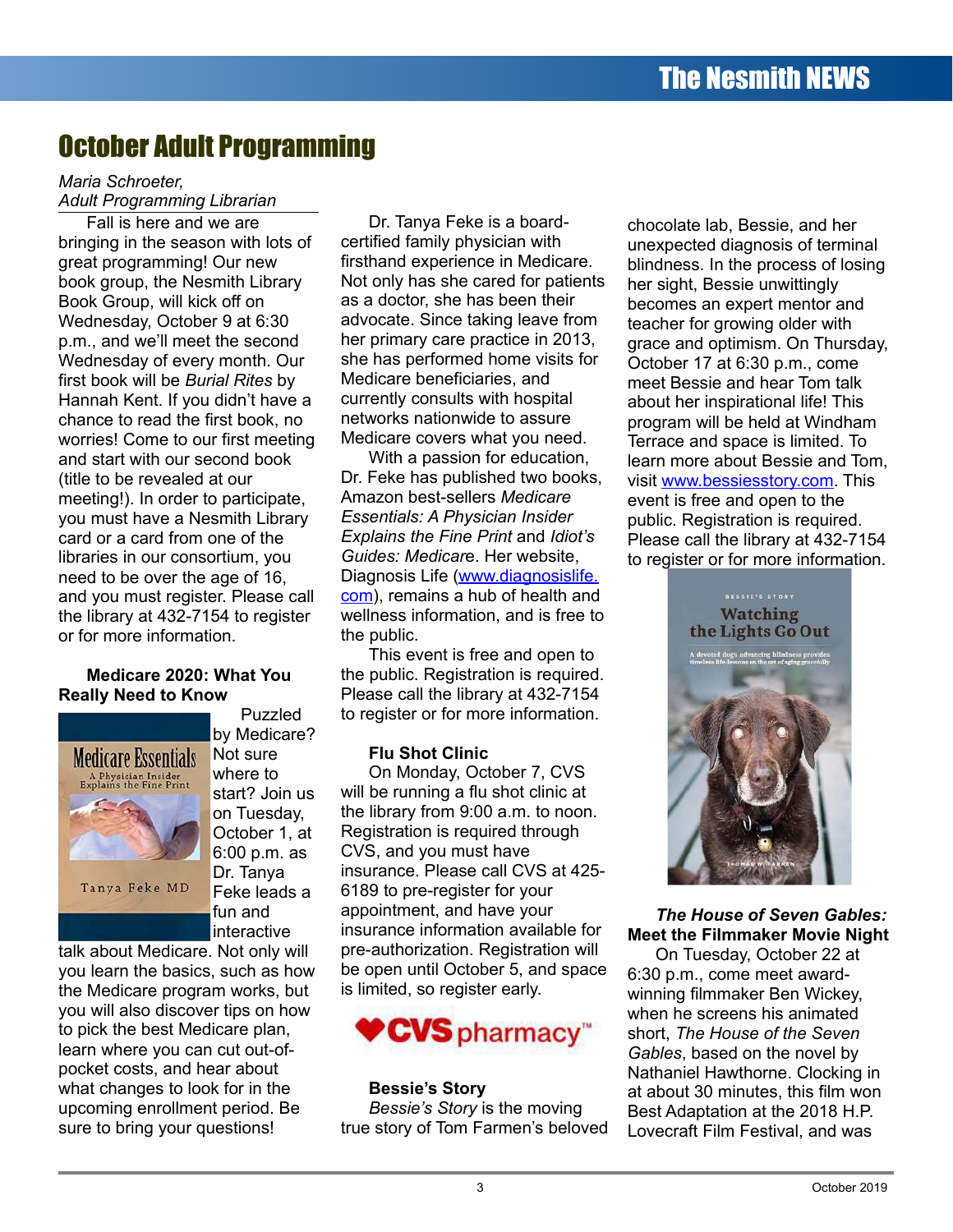# The Nesmith NEWS

an Official Selection at five additional film festivals that year. In addition, it was awarded the Best Animated Horror Short from the Hollywood Investigator's Tabloid Witch Awards, where it was noted, "The professionalism and artistry demonstrated in *The House of the Seven Gables* is all the more remarkable because Wickey submits it as a student film. (He is a recent graduate of the California Institute of the Arts.) If this is his skill level upon graduation, he should have a promising career ahead of him." [\(www.hollywoodinvestigator.com/2](http://www.hollywoodinvestigator.com/2018/horrorfilm2018.html) [018/horrorfilm2018.html\)](http://www.hollywoodinvestigator.com/2018/horrorfilm2018.html) Indeed, Ben is currently an animator on the upcoming feature film, *The Last Days of Edward Gorey*.



Ben sums up his film as follows, "Haunted by the dark days of witchcraft hysteria in New England, the Pyncheon family endeavors to lift a family curse and find buried treasure before ghostly terror can once more strike." View a mini-trailer on YouTube [\(www.youtube.com/](http://www.youtube.com/) [watch?v=HzjYk4KuJRs\)](http://www.youtube.com/watch?v=HzjYk4KuJRs). After the film, Ben will host a question and

answer period, and share props and sets from the production.

Snacks will be served! This movie is not rated, and is recommended for ages 10 and up.

This event is free and open to the public. Registration is required. Please call the library at 432-7154 to register or for more information.

#### **Needle Felted Critter Craft**

Join us on Thursday, October 24 at 6:00 p.m. when local artist Tif Farmakis-Day will lead us in the art of sculpting in wool! Using wool roving and sharp barbed needles, we will create our own needle felted critter. Create a cat, dog, horse, pig or make up your own creature. Use your imagination! There are endless possibilities once you have learned the technique. Open to all skill levels, and all materials, including instructional handouts, will be provided. See Tif's work at [www.tifdoesart.com](http://www.tifdoesart.com/). This program is for Nesmith card holders only ages 16 and up, and registration is required. Space is limited, so register early! Please call the library at 432-7154 to register or for more information.



**Maximizing Social Security** Are you one of the 90% of Americans who do not fully maximize their Social Security benefits? Knowing how and when to collect Social Security benefits can be complex because it ultimately depends on your unique circumstances. With retirees living longer today than previous generations, your choice of when to retire and collect Social Security benefits can make a significant difference in the income you collect in retirement. Find out your best plan when we welcome Andy Githmark on Wednesday, October 30 at 6:30 p.m. for this interactive seminar. As a certified National Social Security Advisor<sup>®</sup> (NSSA<sup>®</sup>), Andy is trained to give you the information needed to ensure you fully realize the value of lifetime benefit maximization. He'll cover what spousal benefits are available if you are married, widowed, or divorced, and he'll review the potential effects that working in retirement and having a public employee or government pension can have on your benefits. By understanding all the various claiming strategies, you can maximize your benefits and gain financial clarity.

Andy Githmark is a founding partner and wealth manager at Steward Partners Global Advisory. He has been in the financial services industry since 1997, serving as a trusted financial advisor since 2010, and he has earned both his Certified Divorce Financial Analyst® (CDFA® ) and National Social Security Analyst (NSSA) certifications.

This event is free and open to the public. Registration is required. Please call the library at 432-7154 to register or for more information.

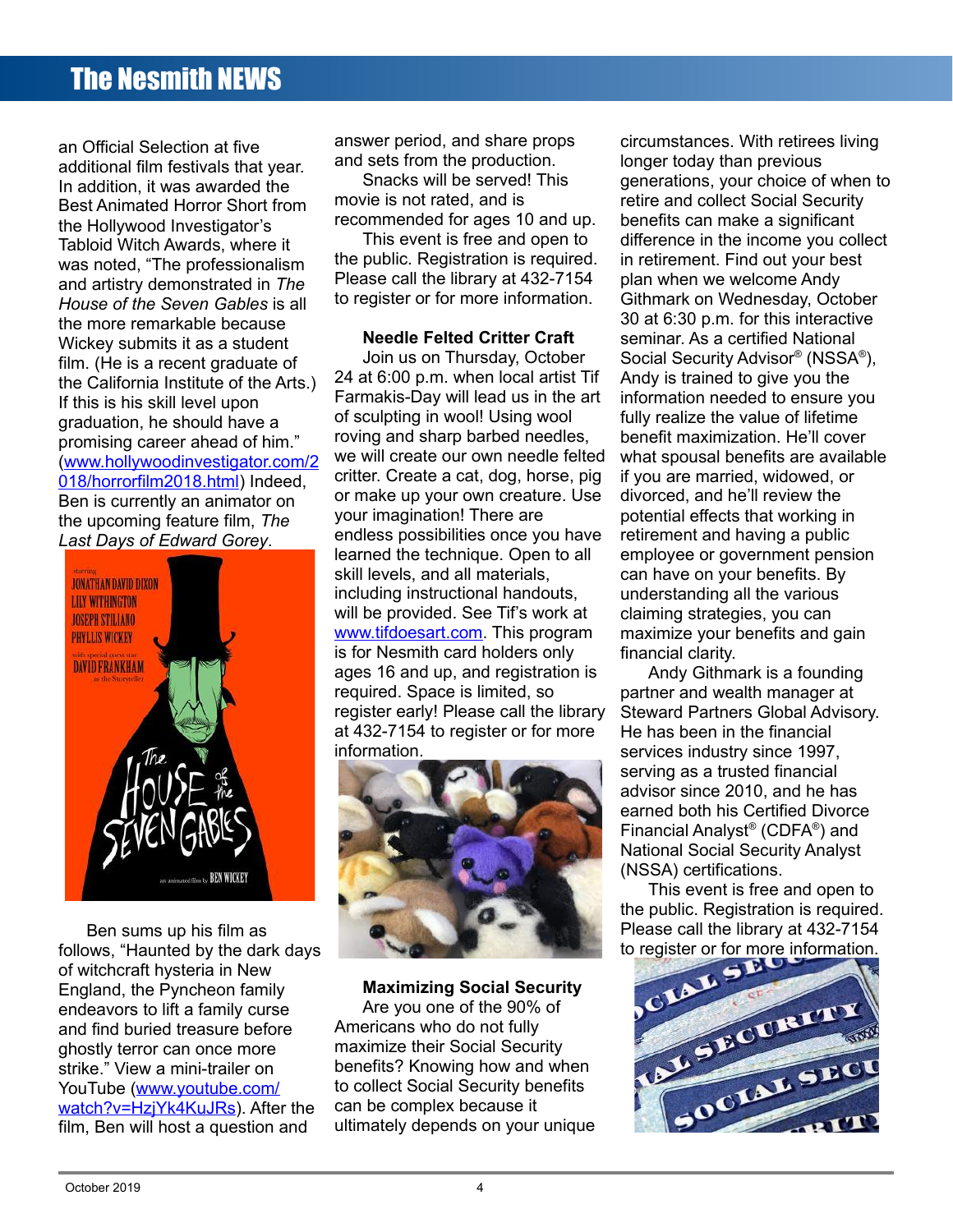# Molly's Haunted Happenings for Tots to Teens

## Molly Pevna, Youth Services Librarian

It's October, which means it's time for spooky happens here in the teen area. In addition to the programming that will be happening, we are doing some serious decorating. TAG will be working on a special display for October and there might even be some new faces hanging around. Come in and see if you can guess who it is starting Friday, October 11. Put your guesses into the raffle bag for the chance to win a Dunkin' Donuts gift card! The winner will be pulled at the Sugar Skulls party happening on October 29 at 6:30 p.m.!

Do you have an idea or event you'd like to see happen in the teen area? Email Molly, the teen services librarian, at mpeyna@ nesmith [library.org](mailto:mpevna@nesmithlibrary.org) or stop by to chat with her!

## **TAG: Teen Advisory Group**

Tuesday, October 8, 6:30 p.m. Registration required. Ages 14-18. The Teen Advisory Group (TAG) is a group of teen volunteers in grades 7-12 who help make the Nesmith Library a welcoming space for their peers. TAG meetings and projects count as community service hours and there will be snacks at each meeting. Please see Molly in the Young Adult area for an application, download a copy from our website [\(www.nesmithlibrary.org/](http://www.nesmithlibrary.org/) [teen-advisory-group\)](http://www.nesmithlibrary.org/teen-advisory-group), or email at mpevna@nesmithlibrary.org.

## **Fandom Fridays**

Friday, October 25, 3:30 p.m. No registration necessary. Grades 6-12. We all have a fandom, so why not find others who

like the same thing as you! Each month we'll be celebrating a different fandom from anime to Harry Potter.

## **Sugar Skulls**

Tuesday, October 29, 6:30 p.m. Registration required. Grades 6-12. Es Dia de los Muertos, ven a celebrar! It's the Day of the Dead, come celebrate by making sugar skulls! We'll be making sugar skulls you can eat as well as decorating ourselves! Please call the library (432-7154) to register for this program, or email Molly at [mpevna@nesmithlibrary.org](mailto:mpevna@nesmithlibrary.org).

October means Ms. Molly is brewing up some extra special things for programs! Come join us as we lead up to Halloween!



## **Busy Bees Baby Storytime**

Wednesdays, October 2, 9, 16, 23, and 30, 10:30 a.m.

No registration necessary. For ages 0-18 months. Busy Bees Baby Storytime is a special baby lapsit for ages 0-18 months. We will sing songs, read, and play! The program is designed to help teach and promote early literacy skills for caregivers and children. We also hope to give caregivers a chance to meet other caregivers in their community. We ask that all children be accompanied by an adult during the program.

## **Preschool Storytime**

Tuesdays, October 1, 8, and 15, 1:00 p.m.

- Wednesdays, October 2, 9, and 16, 1:00 p.m.
- Thursday, October 3, 10, and 17, 10:00 a.m.

Registration required. For ages 3-5 years. We will sing songs, dance, read, and do crafts! This is an independent storytime, but we ask that caregivers stay in the building while the child is in the program. These storytimes require registration: please call the library at 432-7154 and speak to Azra, Molly, or Jane in our Youth Services department for more information about registering for storytime.

The first session is in progress from September 17 to October 17, and the second will run from November 5 through December 19. Registration for the second session will begin on Monday, October 21. These storytimes, which require registration, happen on Wednesdays at 1:00 p.m. and Thursdays at 10:00 a.m. Please only register your children for one weekly storytime per session.

## **Hogwarts**

Tuesday, October 15, 6:30 p.m. Registration required. Ages 7-

11. The Nesmith Library professors request your presence in Potions class where we will teach you how to bottle fame, brew glory, and… Well, not actually those things, but Hogwarts has come to Nesmith! Each month we will be "brewing" different potions in the form of STEAM and art activities. We ask that caregivers stay in the library while their child is in the program.